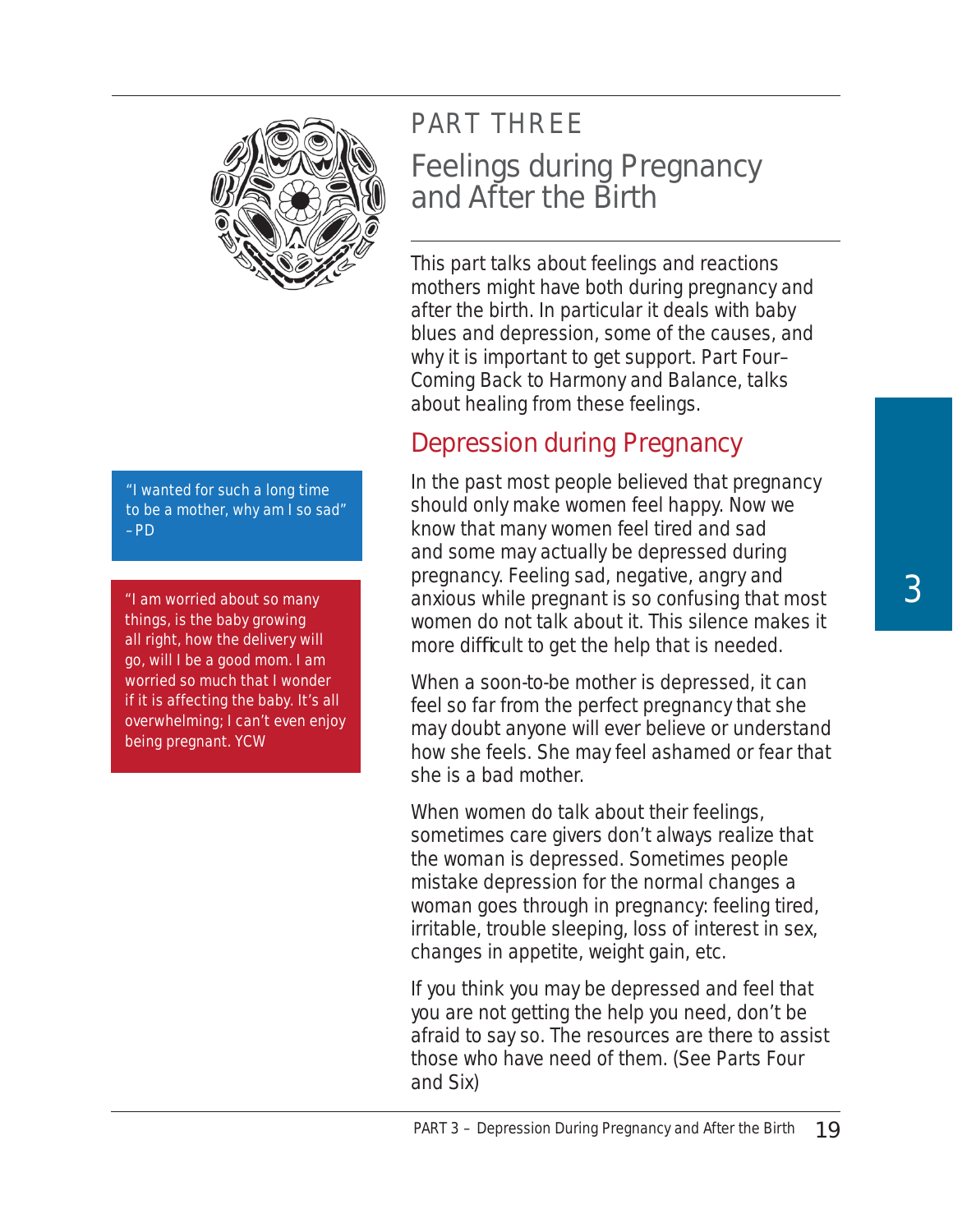## Baby Blues

Many women have mood swings right after childbirth. They can be happy one minute and sad the next. Even when their baby is asleep, they may have difficulty sleeping, eating and feel a little depressed. If these symptoms begin a few days after delivery and go away after 7-10 days without treatment, they are in all likelihood the "baby blues." This is a short-lasting feeling for 50-80% of women after birth. Very few women experiencing baby blues need medical treatment.

Here are some ways that the Baby Blues may affect the sense of balance within the "Circle of Life":

*Baby Blues - This depicts a mother after giving birth, who is up and down emotionally and feels alone and sad. Cultural teachings and the teachings of the medicine wheel can help provide the balance she needs.*

*Artists - Bracken Hanuse Corlett and Csetkwe*

#### *Spiritual*

- Feeling alone Some mothers feel they have no one to call on for help. They may not want others to think they "cannot do it."
- No traditional ceremonies or spiritual practices – Some women do not know where to go for spiritual help and support.

#### *Mental*

- $Low$  self-confidence  $-$  A mother may have negative thoughts about herself and feel unsure or fearful. e within the<br>A mother<br>ughts about or fearful
- Some mothers are worried about whether they will be able to be a good mother.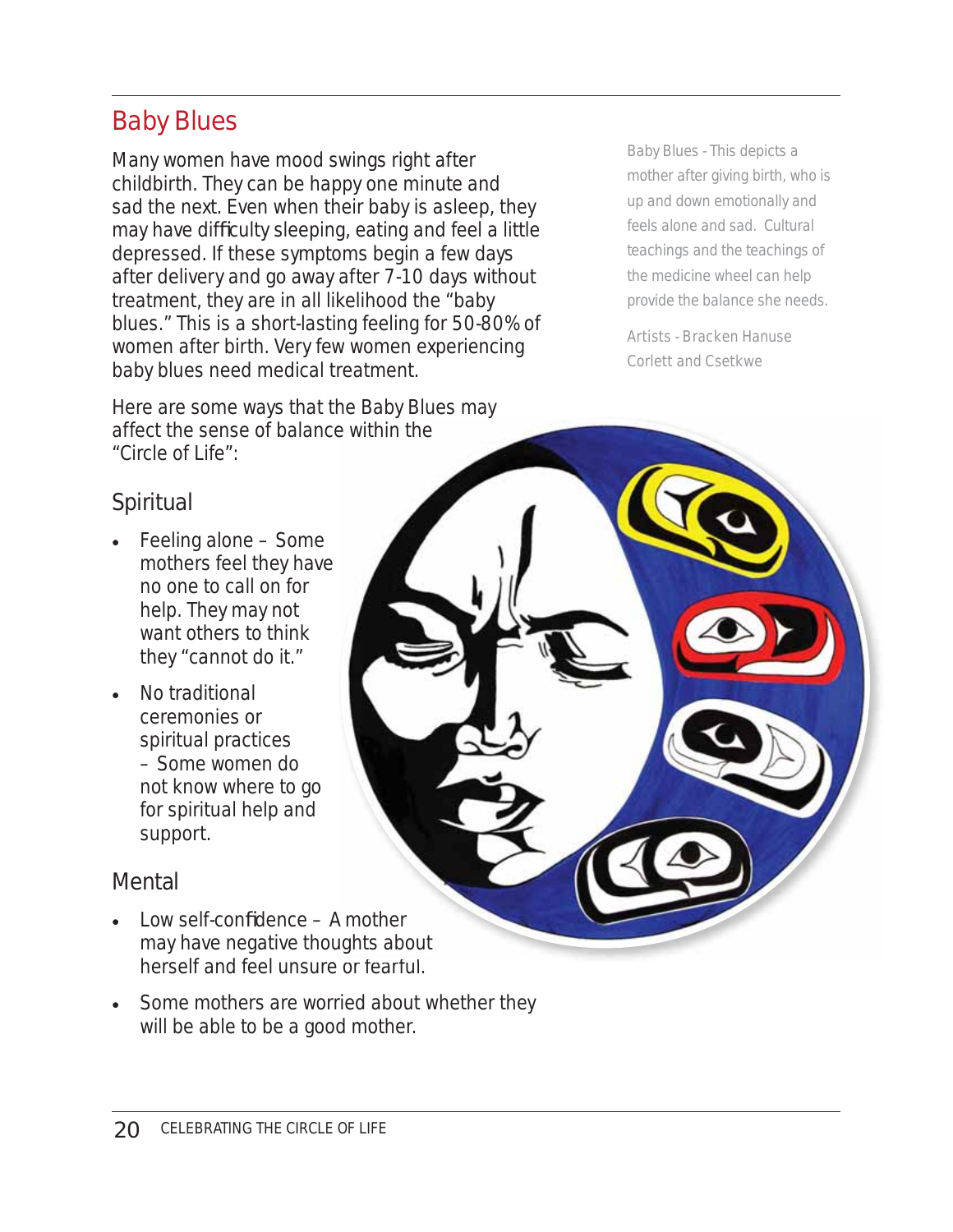#### *Emotional*

- Crying Mothers experiencing baby blues feel very emotional and upset. They may cry for what seems to be no reason. They may find it impossible to cheer up.
- Anxious Some mothers feel anxious and tense. They worry a lot about minor problems.
- $\bullet$  Irritable They may speak harshly to the people around them. Then, they feel badly for speaking that way.

#### *Physical*

- Not feeling well Some mothers have pains with no medical cause. Others may not feel well, but they do not know why.
- Trouble sleeping and no energy Mothers who have the Baby Blues feel very tired. They lack energy and often have a hard time sleeping.
- Do not feel like having sex Being tired, sad, and worried about their new role as mother can affect a woman's interest in sex.

#### *What causes the Baby Blues*

A woman's body goes through sudden changes in hormone levels when a baby is born. Some hormones that were needed during pregnancy drop off quickly, while others rise. These rapid changes are normal but can make a woman feel out of balance.

Many mothers are not prepared for how tired they feel after the baby is born. Feeling tired is very common. The physical effort of childbirth can make a woman exhausted. She may also be tired from the mental stress of getting things ready for the baby.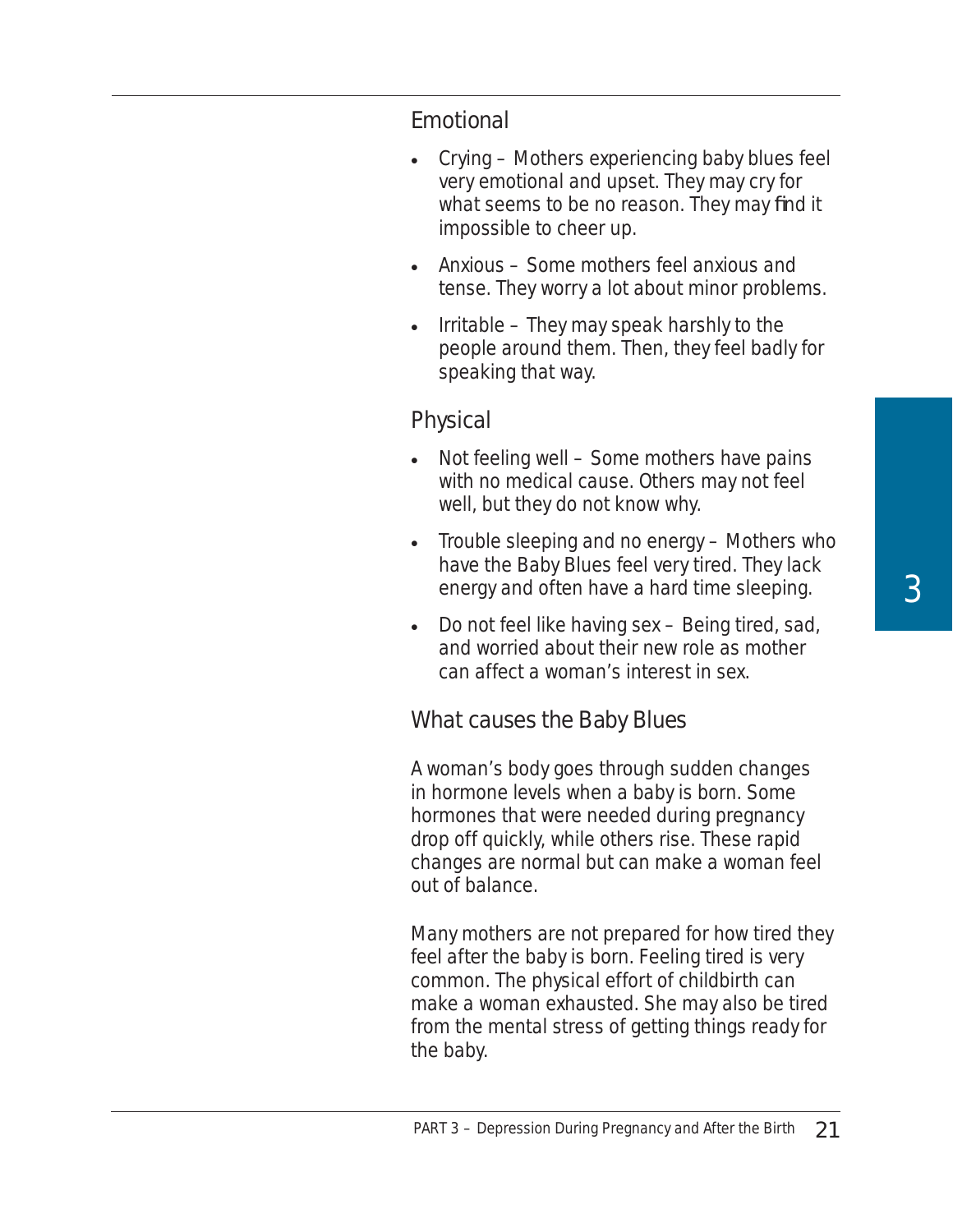Having rest and quiet are really important for emotional health after childbirth. Mothers need rest and peace for spiritual well-being.

Sometimes the baby may cry, or have trouble feeding or sleeping in the early days. Although these are very common problems with new babies, it is normal for new mothers to feel worried. Take comfort in knowing that most of these problems settle down as the baby gets older.

It can be helpful to connect with people in the community who can share information about how babies grow and develop. Family members, friends, community health nurse, midwives and doctors can all provide information and reassurance to a new mother.

Part Five–Coming Back to Harmony and Balance talks about how to deal with the Baby Blues.

Part Six-Resources has information on two excellent guides for parents in B.C.: *Baby's Best Chance* and *Toddler's First Steps*.

Getting help and learning new things is something to be proud of!

## *Baby Blues vs. Postpartum Depression*

Most of the time, baby blues only last a few hours

*"Weeping woman cries to the moon" The woman is crying and holding her hands up to the moon, thanking the moon for listening and always being there for her. She's crying because of post partum depression and doesn't know who else to talk to.*

*Artist - Robert Dawson*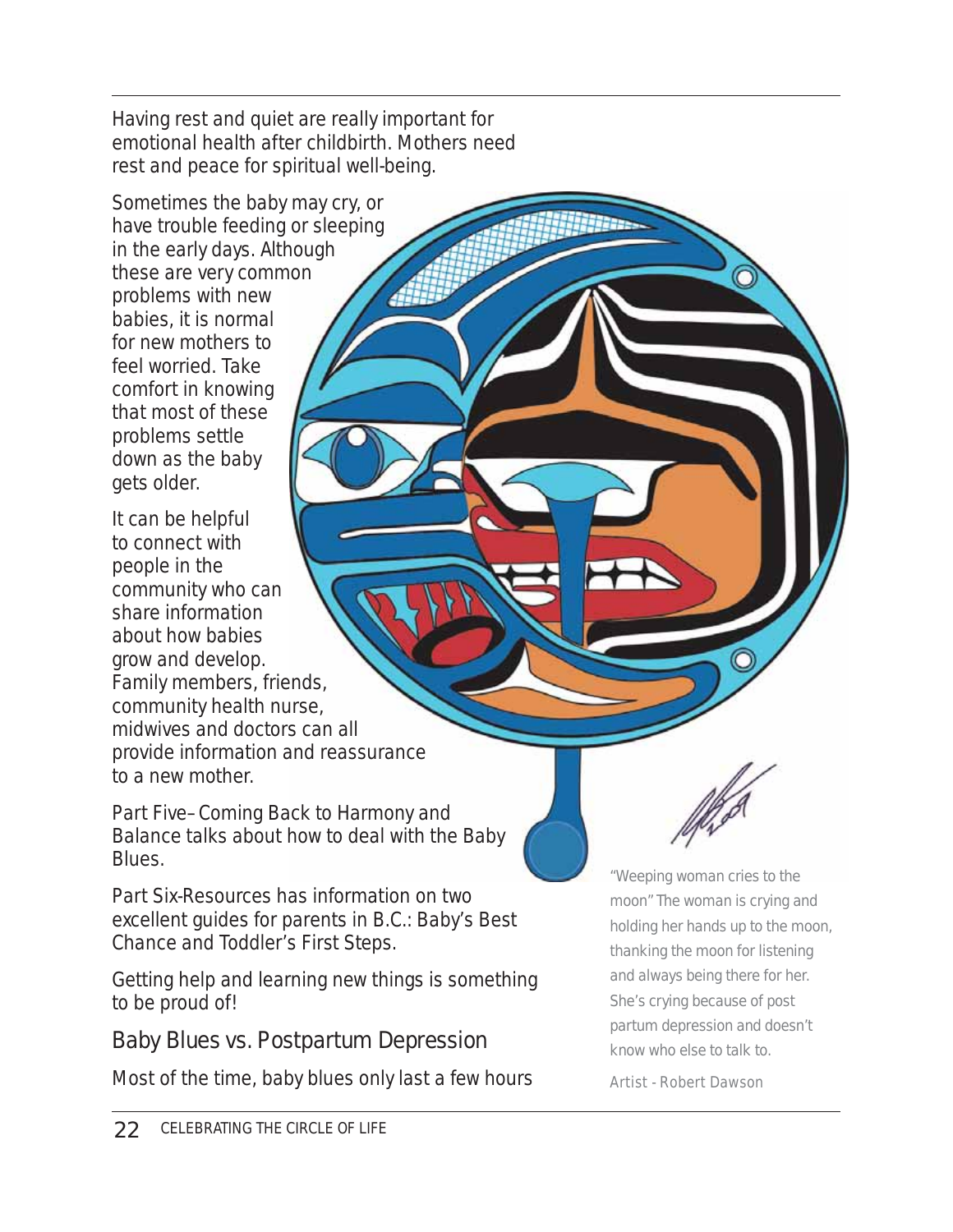#### *"I was crying lots, angry, lonely, and felt suicidal." –ED*

*"I just wanted to get away from the pain and from the sadness or I wanted it all to stop… I just wanted to sleep all the time and just escape. I did not know that there was help for this. I had no idea that my childhood traumas or residential school experiences or my mother's residential school experiences had anything to do with my depression. When I was in it, I saw no end… I experienced no hope…It was like sitting in a big black abyss of nothingness and despair. I am glad today that I got help." –YCW*

*"It is OK to say you need help. Seek it out. You are not alone. " –PD*

or a few days. The feelings and symptoms of baby blues usually go away on their own. But if they last longer than two weeks after the baby's birth, the woman may be experiencing a postpartum depression. If baby blue feelings or thoughts last for more than two weeks after childbirth call a doctor, midwife, or community/public health nurse.

## Postpartum Depression (After the Birth)

Sometimes it is hard for a woman to know whether she is just feeling a little bit "down" and stressed, or if she is dealing with depression.

When a woman is depressed, it is more serious than feeling as if she is just having a few bad days. The lack of balance or harmony in life feels more overwhelming than with the "Baby Blues". Postpartum depression is when sadness, extreme unhappiness, and feeling irritable do not go away.

Instead of feeling strong, a woman may feel weak and vulnerable. She may lose interest in doing things that she usually enjoys and withdraw from family and friends. She may sleep and eat more or less than usual. She may cry for no apparent reason and she may find it hard to concentrate.

When these sorts of feelings and symptoms last for more than two weeks, are really upsetting to the mother and make it difficult for her to carry out daily activities, then the woman may have postpartum depression. Postpartum depression can start soon after birth or many weeks or even months later. Although not a lot of people talk about it, it is quite common. Approximately 1 in 10 mothers experience postpartum depression.

For some women, feelings of sadness also come with feelings of worry and being anxious. When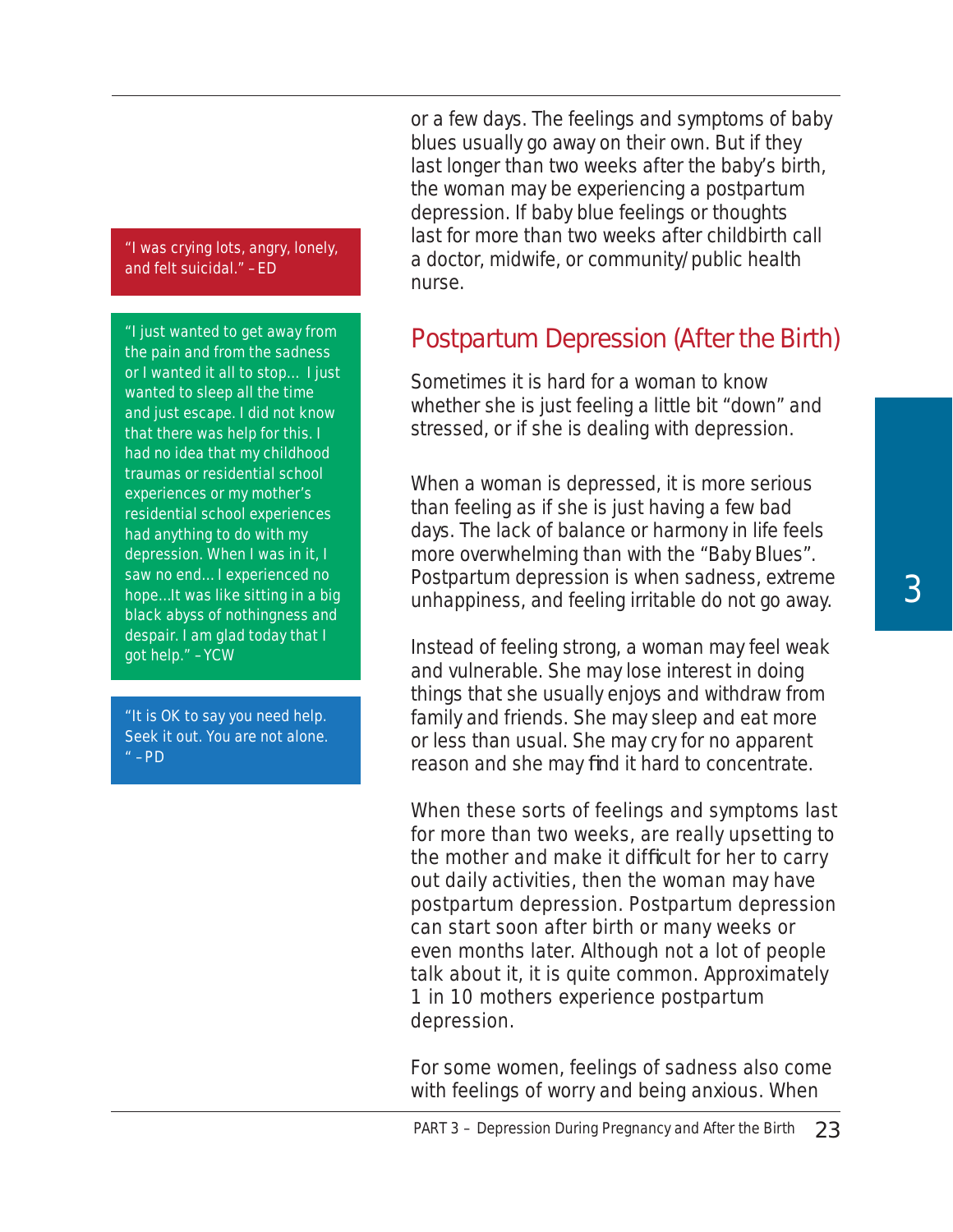a woman is anxious, she might check on her baby often and have a hard time believing that everything is alright. She may also have physical symptoms like a pounding heart, trembling, and feeling shaky.

When worry is out of control, a woman spends a lot of time thinking about her baby's health, safety, and growth. People may say she has a "worried look" in her eyes.

Here are some ways that postpartum depression may affect the sense of harmony and balance within the "Circle of Life":

## *Spiritual*

- Fear of being separated from loved ones.
- Becoming isolated from friends or family. Wanting to be alone.
- Problems starting in relationships with a partner, friends, or family - or the relationships get worse.
- Not having ceremonies or cultural practices to feed the spirit.

## *Mental*

- $\bullet$  Trouble deciding what to do. It's difficult to think or focus.
- Feeling upset, irritable or restless. Perhaps pacing up and down.
- Working more than usual, and sometimes without needing to.
- Feeling like everything is a chore.
- Worrying that her partner or baby doesn't love her.
- A woman may think she does not love her baby or feel overwhelmed by all of the baby's needs.

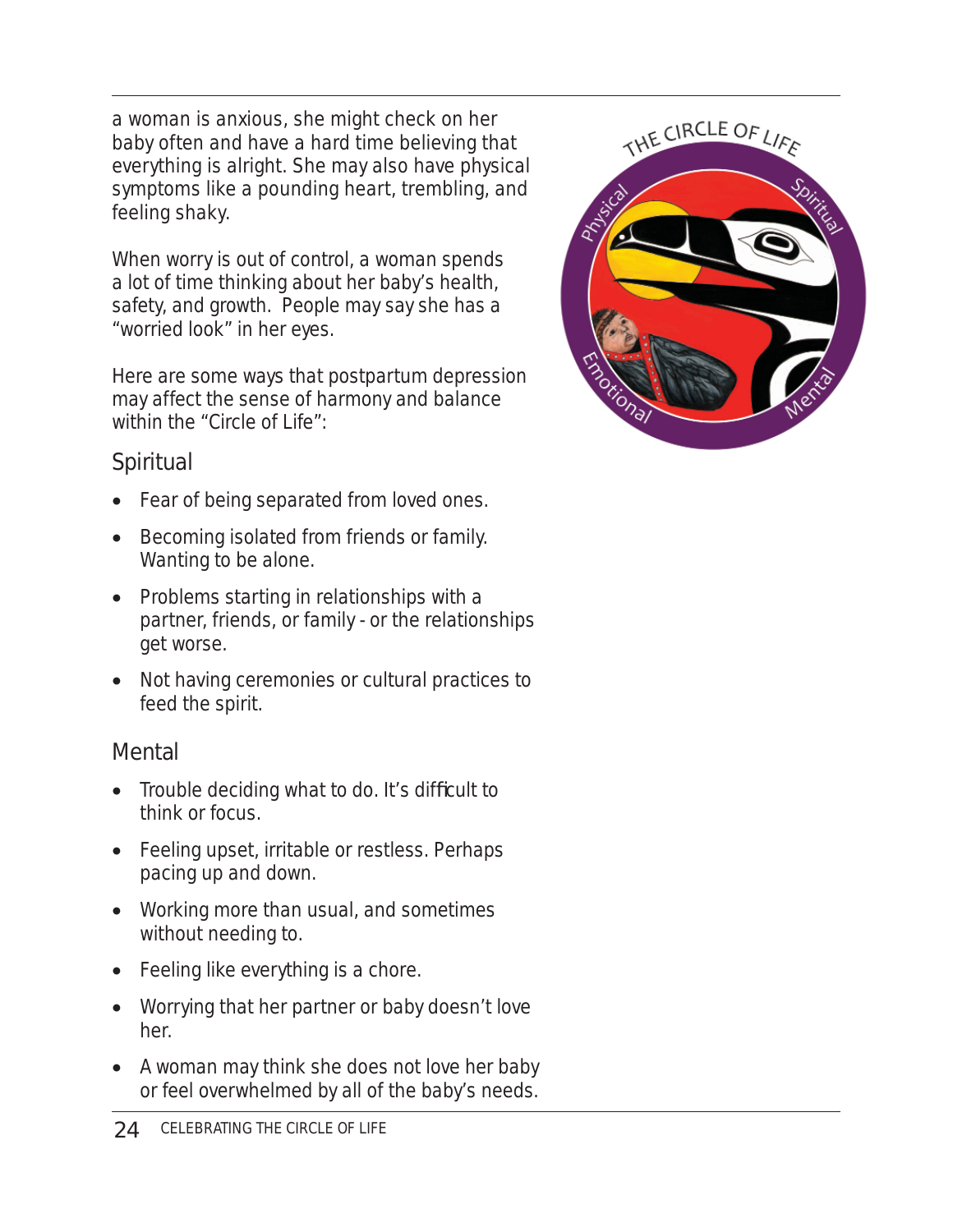

- A woman and/or other people are really worried about her mood and what is happening.
- Feeling bad enough to want to ask for help but be scared to ask for it.
- A woman may think about hurting herself or her baby.
- Relying on alcohol, drugs, or gambling to deal with emotional pain.

#### *Emotional*

- Constantly feeling sad, down, low, and gloomy for no reason.
- Crying spells for what seem to be no reason.
- No interest in things that used to be enjoyable
- Feeling guilty for acting differently
- Feeling overwhelmed, irritable, or worthless.
- These feelings are worse than when the woman was not pregnant or not a parent.
- Feeling angry at the partner or (unborn) baby.

## *Physical*

- Trouble sleeping. Not able to fall asleep even when physically comfortable during pregnancy or later, when the baby is sleeping. Waking up during the night, tossing and turning. At the other extreme, wanting to sleep all day.
- General aches and pains, stomach aches, and headaches.
- Appetite changes. Either eating more or eating less.
- Often or always feeling tired and run down even with very little activity.
- Not able to do the day-to-day things of life,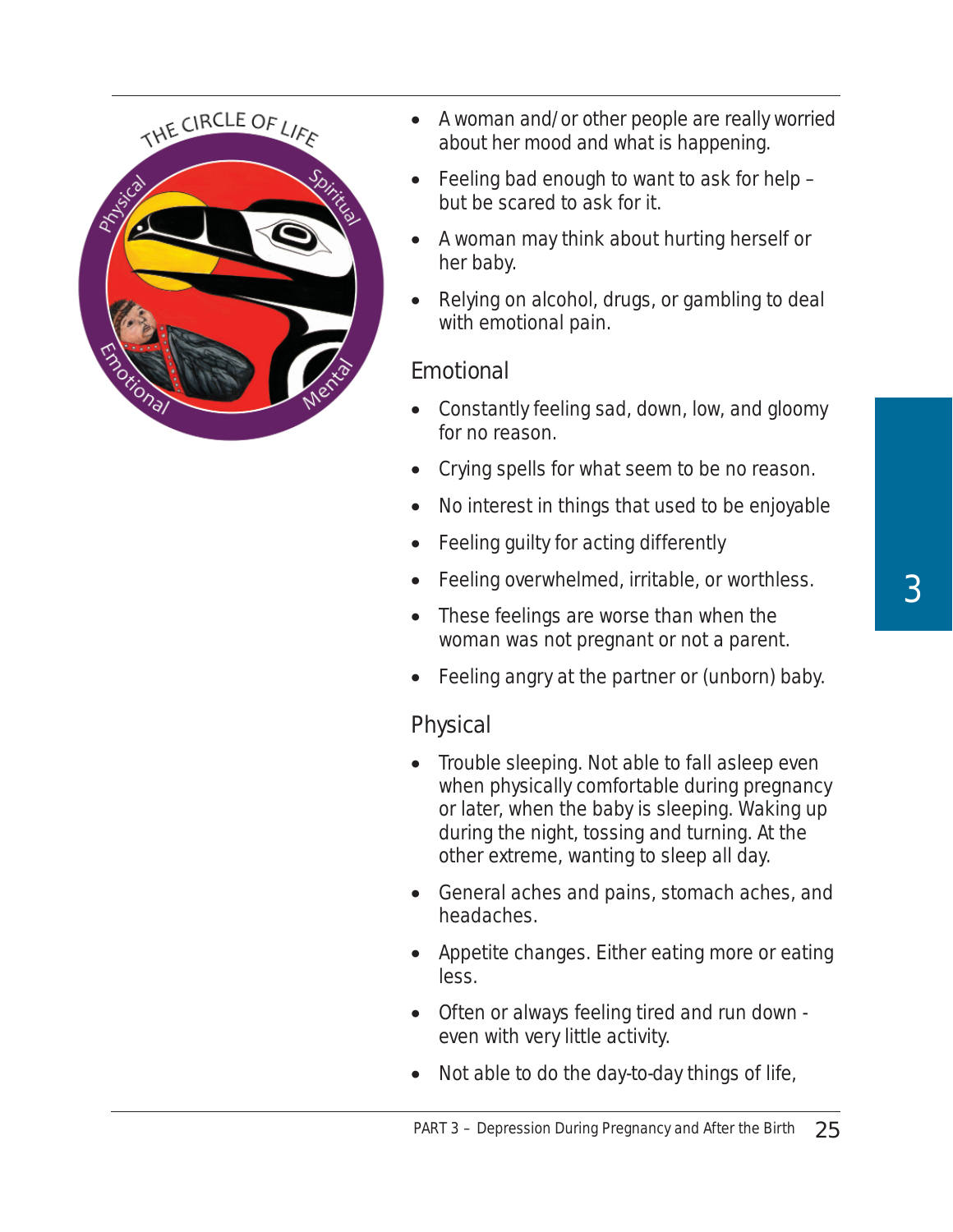like getting dressed, going to work, bathing, cooking meals, etc.

## *When more help is needed*

If a woman has been feeling overwhelmed for more than two weeks by any of the feelings, thoughts or changes noted above, it is important that she talk to someone she trusts. This could be a family member, an Elder, auntie, or friend. Do it right away! As well, she should also seek help from an Aboriginal health worker, public or community health nurse, midwife, or doctor. It is okay to ask for help. ic or commu<br>It is okay to<br>y, friends, or

## Causes of depression during pregnancy and after the birth

Depression is caused by many factors – no one can be blamed. This is true whether depression occurs around childbirth, or at any other time of life. Based on the "Circle of Life" model, here are some reasons why depression might happen:

#### *Spiritual reasons: When/if a woman…*

- is away from her partner, family, friends, or supports
- is in (or has been in) a relationship with emotional, physical, or sexual abuse.
- has a life journey that includes negative or traumatic events, such as death of a relative or friend, neglect, abandonment, drug use, or addiction.

*After the Birth- depression can sometimes disable a woman from participating in her new baby's life. She is out of balance. When she focuses too much on one aspect the others are neglected.*

*Artists - Bracken Hanuse Corlett and Csetkwe*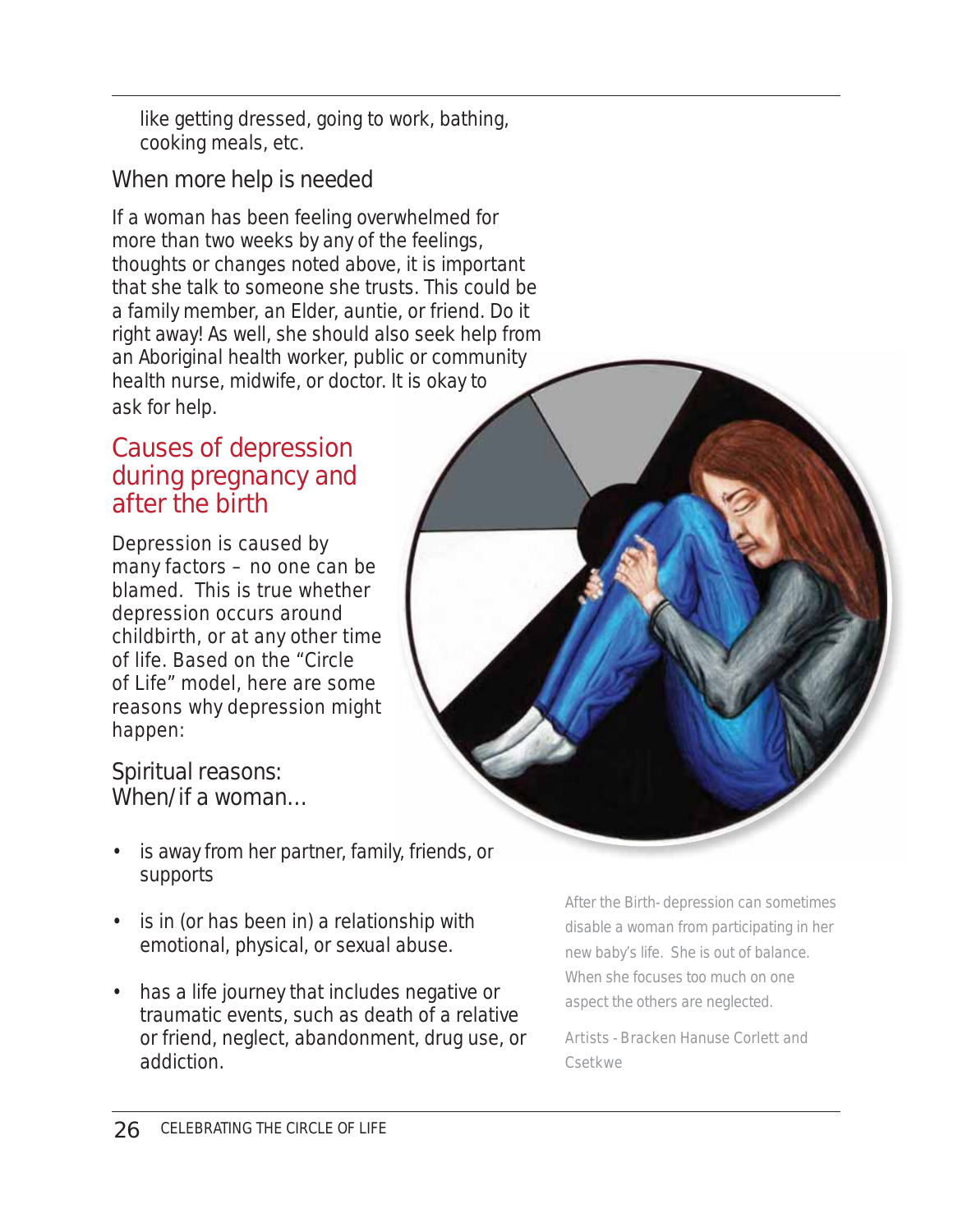is single or living with her parents. • there are problems within the family: trouble with money, sick family members, divorce, substance use, etc. *Mental reasons: When/if a woman…*

- does not know what to expect during childbirth or she is not sure how to care for the baby.
- or her baby requires special health care.

• does not have good relationship with her

parents, either now or when she was a child.

• has a history of depression or anxiety, especially when pregnant or shortly after childbirth.

#### *Emotional reasons: When/if a woman…*

- does not feel good about who she is.
- is feeling grief after losing a child or a previous pregnancy.
- feels that people expect her to be "perfect".
- needs to feel in control—something that is not possible all the time.

#### *Physical reasons: When/if a woman…*

- has a family history of depression or other serious health conditions.
- is very tired and lacking sleep.
- is very young. A teenager's body is still growing (not yet mature) and it can be very hard to adjust to being pregnant or taking care of a

*"An elder helped me to connect my anger, my powerlessness, to my depression…She said: "It is pressing you down and an extra weight for you to carry. You need to fi nd ways to move that energy – ways to let it go" I talked it out with my counsellor. I chopped wood, I walked…I did many different things to just move the anger out of me." –YCW*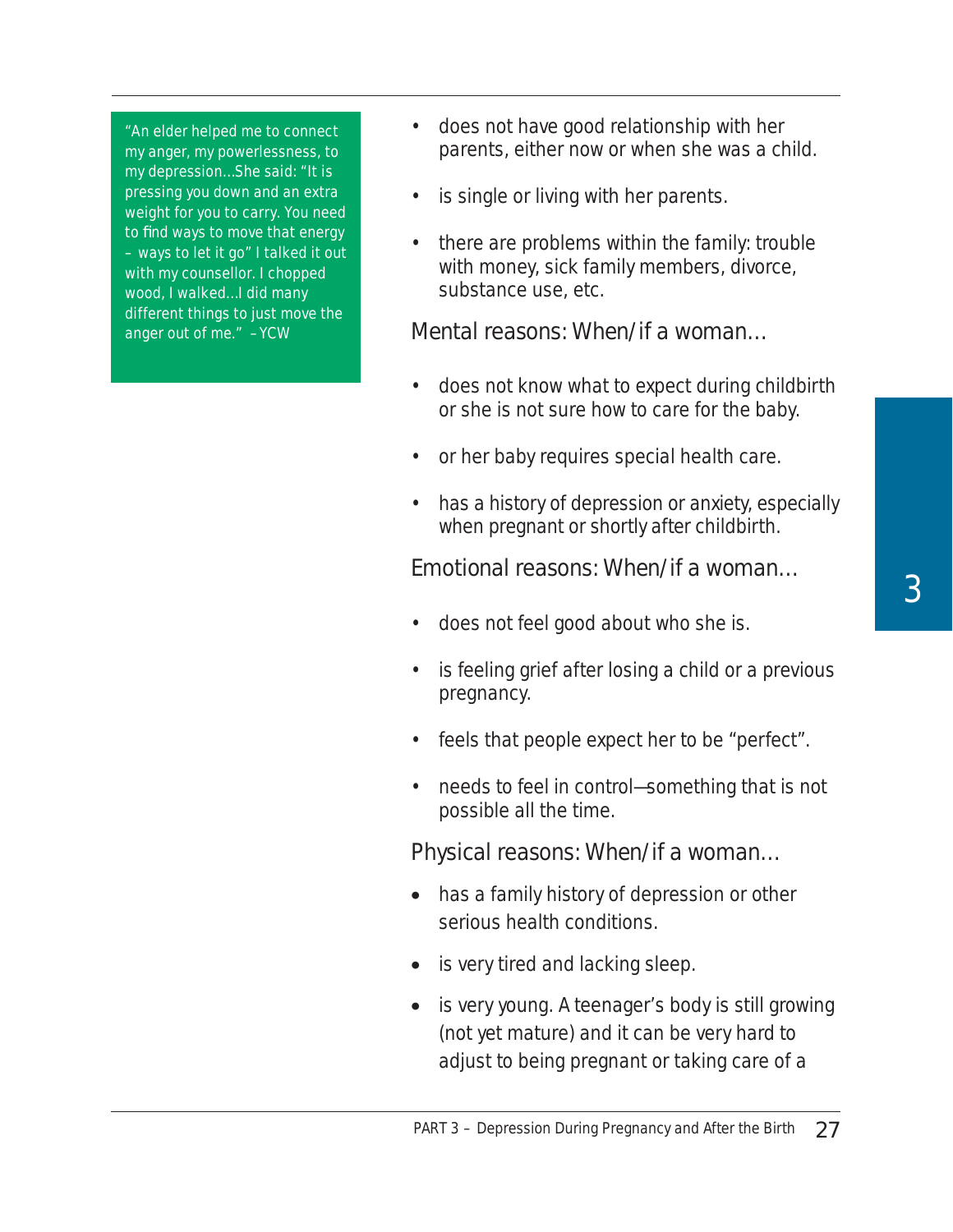baby as well.

- has a pregnancy that was not planned, or it has been difficult.
- has had a long labour or problems during childbirth.
- is having a hard time breastfeeding.

## *Depression is a chance to take care of emotional health*

Usually, when someone has physical pain, from a broken arm for example, they have no problem asking for help and getting treatment. But when people have emotional pain – hurting on the inside, thoughts spinning out of control, feeling really sad, etc – they sometimes have a harder time asking for help. They may think they should be able to "snap out of it".

The truth is many people, even older adults, need a lot of help to overcome emotional pain. Emotional pain can affect a person's body, relationships, and the way they think about all aspects of life.

No one needs to deal with emotional pain alone. There is help available.

Healing involves a combination of a woman helping herself, and letting others help her too. Not getting help for emotional health problems like depression can make life more difficult. Without help, depression will often hang on, get worse and new problems may emerge—especially in the relationship that is growing between a

*"The only thing that pulled me out of depression was connecting with family and ancestors through ceremony. –CD*

*"It felt like the only thing keeping me here in this world was looking into my baby's eyes. Depression will pass. Learning healthy coping ways like ceremony, sweat lodge will help." –TW*

*"I went to a ceremony, saw counsellors, talked to an elder. It helped." –DT*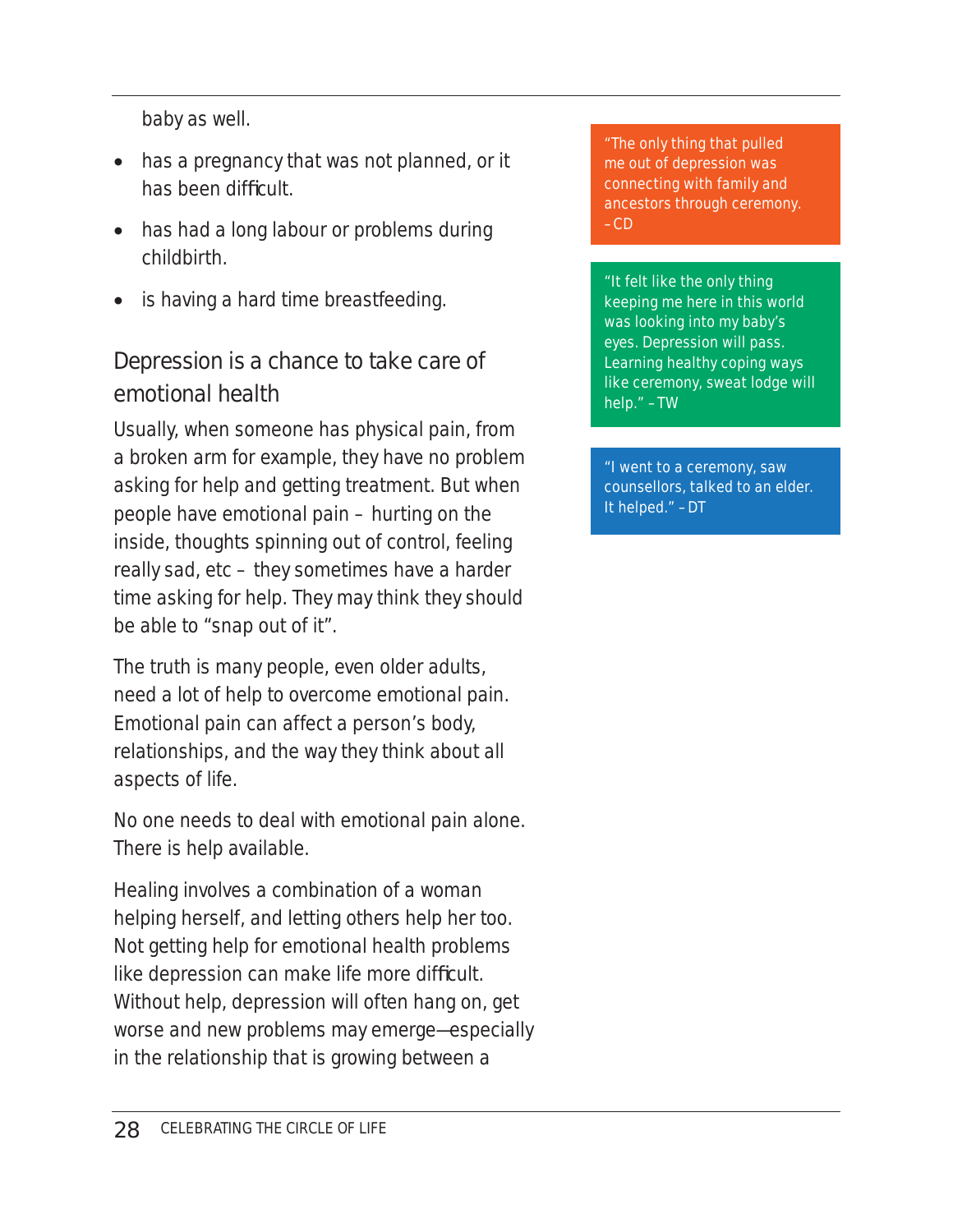*"You are not alone—know the value of family, of praying, of seeking help." –FH*

woman and her baby.

Nothing is worse than doing nothing.

It is important to find out what is hurting and how to deal with the pain. Professional health care workers are there to help. A woman may also want to seek help from within her Aboriginal community, from a traditional healer, auntie, or Elder.

Part Four suggests ways to restore harmony and balance and what to do about depression. Part Six includes a list of resources, people, groups, free telephone crisis lines, and Internet resources.